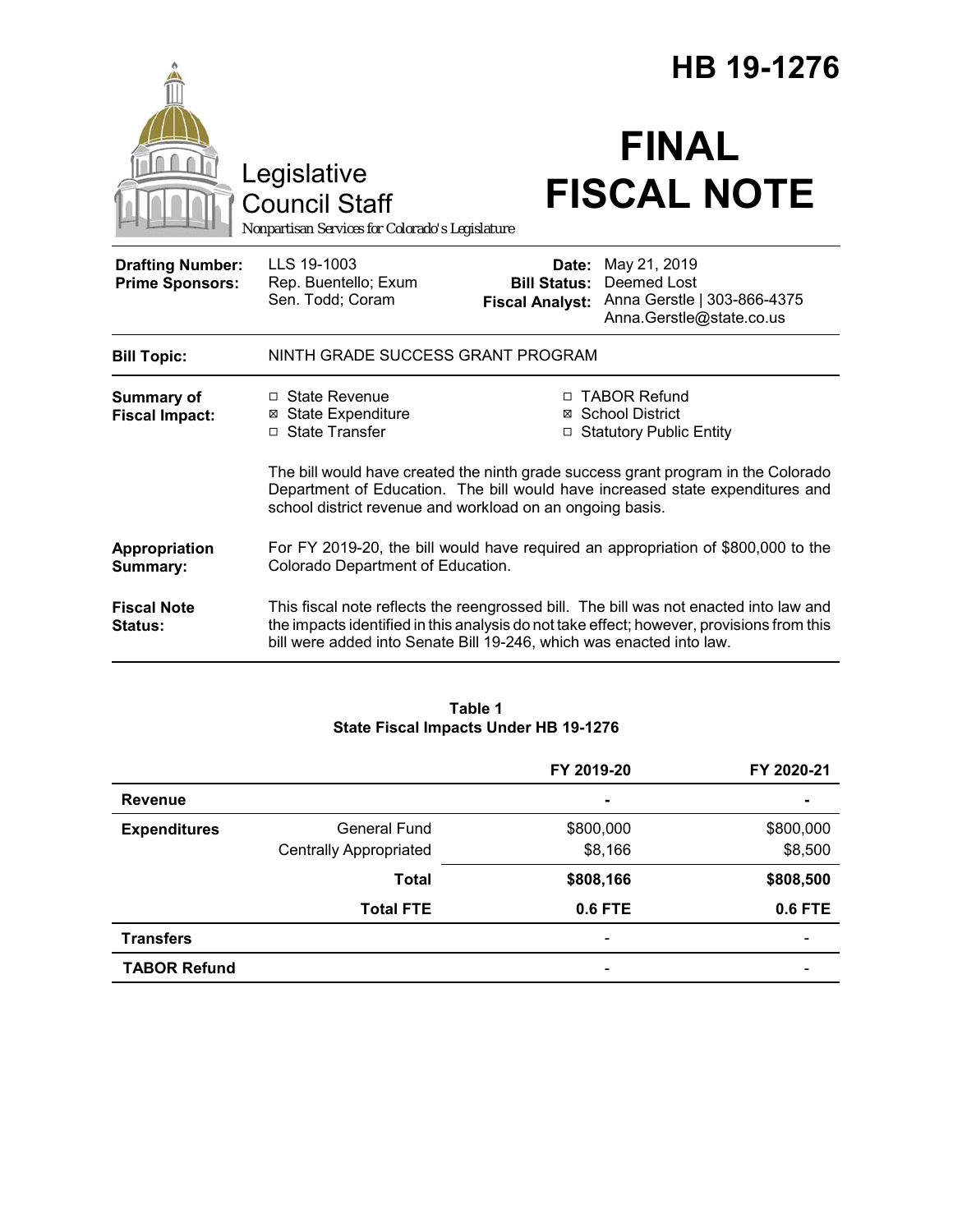May 21, 2019

### **Summary of Legislation**

The bill creates the ninth grade success grant program in the Colorado Department of Education (CDE) to provide grants to local education providers (LEPs). Grants must be used to establish ninth grade success programs that includes:

- establishing a cross-disciplinary success team of all ninth grade teachers and support staff, including at least one school mental health professional to identify strategies to improve outcomes for students at risk of dropping out;
- ensuring that ninth grade classes are taught by a single group of teachers, to the extent practicable;
- implementing a data system that provides real-time access to student behavior, attendance, grades, as well as the ability to compare data across student groups;
- prioritizing services for ninth graders who are at risk of academic failure and providing instructional support;
- ensuring that school leadership, counselors, teachers, and the success team receive data on incoming ninth graders, and providing professional development to teachers on how to use student data to inform instruction;
- providing summer orientation for incoming ninth graders and their families; and
- evaluating the impact of the interventions provided through the program.

The bill specifies what must be included in a grant application. CDE must review applications and make a grant award recommendation to the State Board of Education, prioritizing applicants with a four-year graduation rate within the lowest 20 percent of high schools in the state.

**Reporting.** LEPs that receive a grant must submit to CDE the evaluation of the program, as well as any information required by the department. By March 15, 2022 and each year thereafter, CDE must submit a report to the General Assembly containing information specified in the bill.

**Funding.** The bill allows the General Assembly to appropriate money, including from the Marijuana Tax Cash Fund (MTCF), for the ninth grade success grant program, and allows CDE to accept and expend gifts, grants, and donations for the program. Local education providers that receive a grant must provide a grant match, including in-kind contributions. The local match amount is determined by the State Board of Education and cannot exceed 15 percent for a small rural school district or charter school and 25 percent for all other LEPs.

**Student re-engagement grant program.** The bill also repeals the student re-engagement grant program cash fund and instead specifies that the General Assembly may appropriate money, including from the MTCF, for the current student re-engagement grant program.

### **Background and Assumptions**

The student re-engagement grant program provides grants to LEPs for student re-engagement and drop-out prevention programs. In FY 2018-19, \$2.0 million was appropriated for the program from the MTCF. Because the appropriation is directly from the MTCF, the fiscal note assumes that repealing the program's cash fund will have no impact on the appropriation for the current student re-engagement grant program.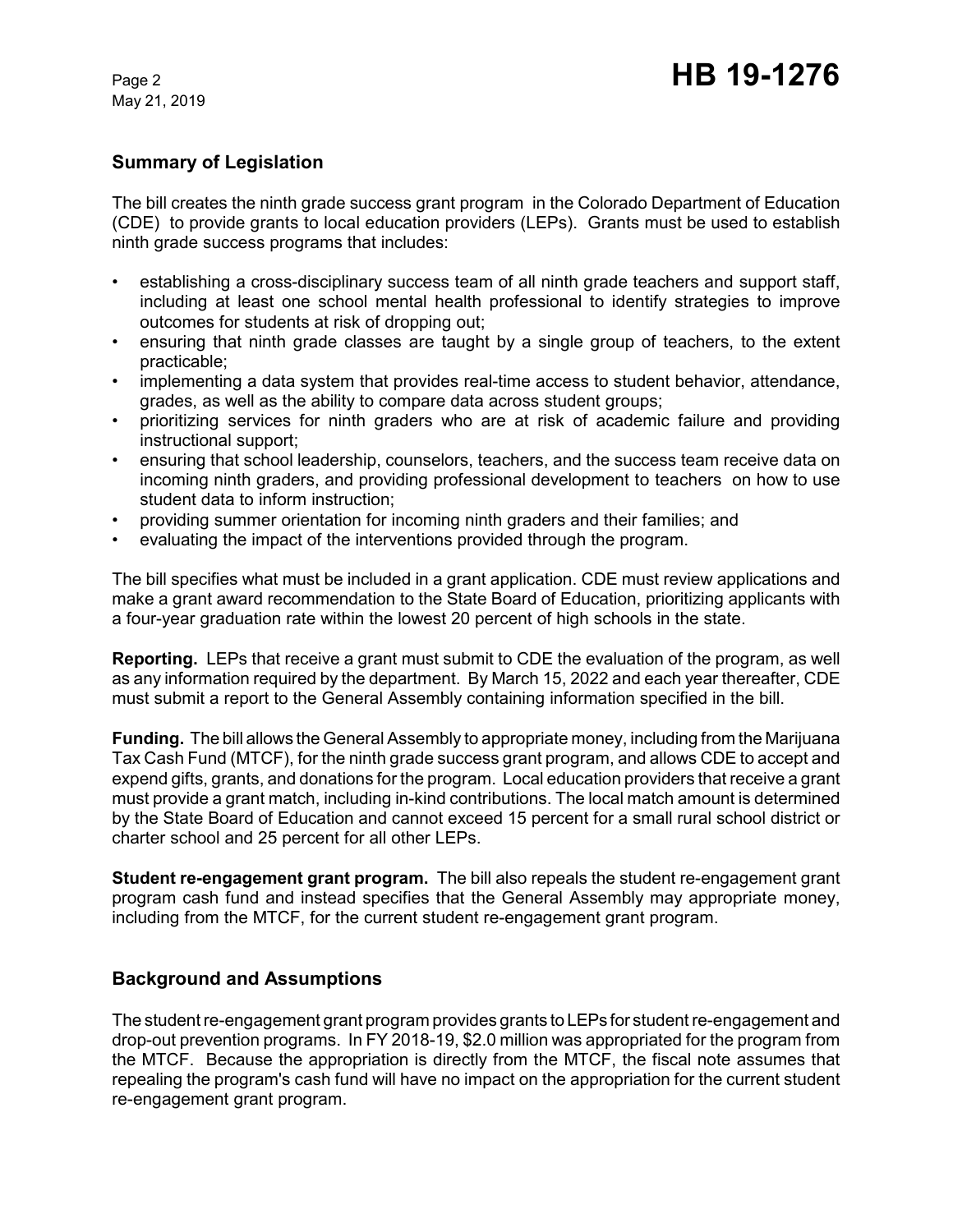## **State Expenditures**

Beginning in FY 2019-20, the bill increases state expenditures from the General Fund to the Colorado Department of Education by \$800,000 per year. Specific costs are listed in Table 2 and discussed below.

|                                                    | FY 2019-20 | FY 2020-21 |
|----------------------------------------------------|------------|------------|
| <b>Department of Education</b>                     |            |            |
| <b>Personal Services</b>                           | \$40,470   | \$44,149   |
| <b>Operating Expenses and Capital Outlay Costs</b> | \$5,273    | \$570      |
| Data                                               | \$7,000    | \$7,000    |
| Travel                                             | \$2,115    | \$2,115    |
| Grants                                             | \$745,142  | \$746,166  |
| Centrally Appropriated Costs*                      | \$8,166    | \$8,500    |
| <b>Total Cost</b>                                  | \$808,166  | \$808,500  |
| <b>Total FTE</b>                                   | $0.6$ FTE  | $0.6$ FTE  |

#### **Table 2 Expenditures Under HB 19-1276**

 *\* Centrally appropriated costs are not included in the bill's appropriation.*

**Personal services and travel.** CDE requires 0.6 FTE beginning in FY 2019-20 to administer and implement the grant program. Duties include developing and implementing the application and award process, supporting grantees, monitoring grants, conducting site visits, working with recipients and a consultant on data collection, and compiling the required reports. Costs in the first year are prorated based on the General Fund paydate shift. In addition, the program manager will requires about \$2,000 per year to conduct site visits and training at LEPs that receive a grant.

**Data.** The bill requires that certain student, district, and school level data be tracked and reported to the department. As a result, CDE requires \$7,000 per year for a third party data methodology to be developed and implemented. This amount is based on other third party data costs and the assumptions that grantees will submit the data to the department.

**Grants.** After administrative expenses, it is expected that approximately \$745,000 will be available each year for grants. The fiscal note assumes that grants will be between \$100,000 and \$150,000, resulting in between five and eight grants. Actual grant amounts will be determined by SBE.

**Centrally appropriated costs**. Pursuant to a Joint Budget Committee policy, certain costs associated with this bill are addressed through the annual budget process and centrally appropriated in the Long Bill or supplemental appropriations bills, rather than in this bill. These costs, which include employee insurance and supplemental employee retirement payments, are estimated to be \$8,116 in FY 2019-20 and \$8,500 in FY 2020-21.